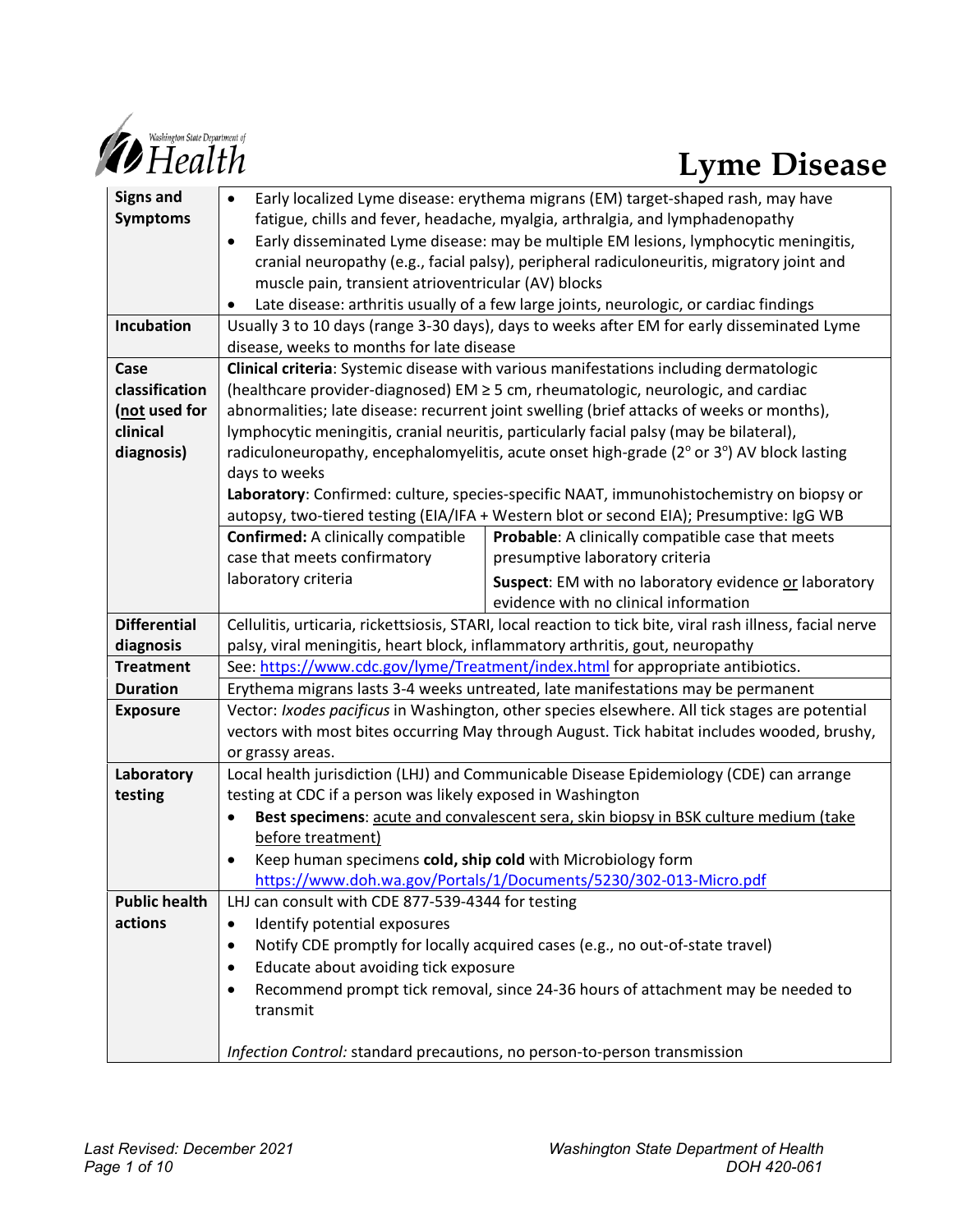# **Lyme Disease**

#### **1. DISEASE REPORTING**

#### **A. Purpose of Reporting and Surveillance**

- 1. To determine the incidence of Lyme disease, the degree of endemicity, and potential risk of contracting Lyme disease in Washington State.
- 2. To identify endemic geographic areas within Washington State.
- 3. To educate people about how to reduce their risk of infection.

#### **B. Legal Reporting Requirements**

- 1. Health care providers: notifiable to local health jurisdiction within 3 business days.
- 2. Health care facilities: notifiable to local health jurisdiction within 3 business days.
- 3. Laboratories: *Borrelia burgdorferi* notifiable to local health jurisdiction within 2 business days; specimen submission is on request only.
- 4. Veterinarians: animal cases notifiable to Washington State Department of Agriculture on a monthly basis (see: [https://app.leg.wa.gov/WAC/default.aspx?cite=16-70\)](https://app.leg.wa.gov/WAC/default.aspx?cite=16-70).
- 5. Local health jurisdictions: notifiable to the Washington State Department of Health (DOH) Communicable Disease Epidemiology (CDE) within 7 days of case investigation completion or summary information required within 21 days.

#### **C. Local Health Jurisdiction Investigation Responsibilities**

- 1. For cases exposed outside of endemic areas (especially those exposed in the Pacific Northwest), facilitate the transport of specimens to Public Health Laboratories for confirmatory testing. Call CDE to discuss appropriate specimens to collect.
- 2. Report all *confirmed, probable*, and *suspect* cases using the Lyme disease case report form [\(https://www.doh.wa.gov/Portals/1/Documents/5100/210-036-ReportForm-](https://www.doh.wa.gov/Portals/1/Documents/5100/210-036-ReportForm-Lyme.pdf)[Lyme.pdf\)](https://www.doh.wa.gov/Portals/1/Documents/5100/210-036-ReportForm-Lyme.pdf). Enter the data into the Washington Disease Reporting System (WDRS).

# **2. THE DISEASE AND ITS EPIDEMIOLOGY**

#### **A. Etiologic Agent**

In the United States, Lyme disease is caused primarily by infection with *Borrelia burgdorferi* sensu stricto. Another related species, *Borrelia mayonii*, a pathogenic *Borrelia burgdorferi* sensu lato genospecies, has also been shown to cause Lyme disease in the upper midwestern United States.

# **B. Description of Illness**

#### **1. Early Localized Lyme Disease**

The most common and distinctive feature of early Lyme disease is erythema migrans (EM), though it only occurs in 70%-80% of cases. Classic EM lesions have a "bull's eye" (or target-shaped) appearance with partial central clearing, but may appear as a solid red rash with a vesicular center. The rash is of variable diameter, generally >5 cm to 30 cm.

*Page 2 of 10* 

*Last Revised: December 2021 Washington State Department of Health DOH 420-061*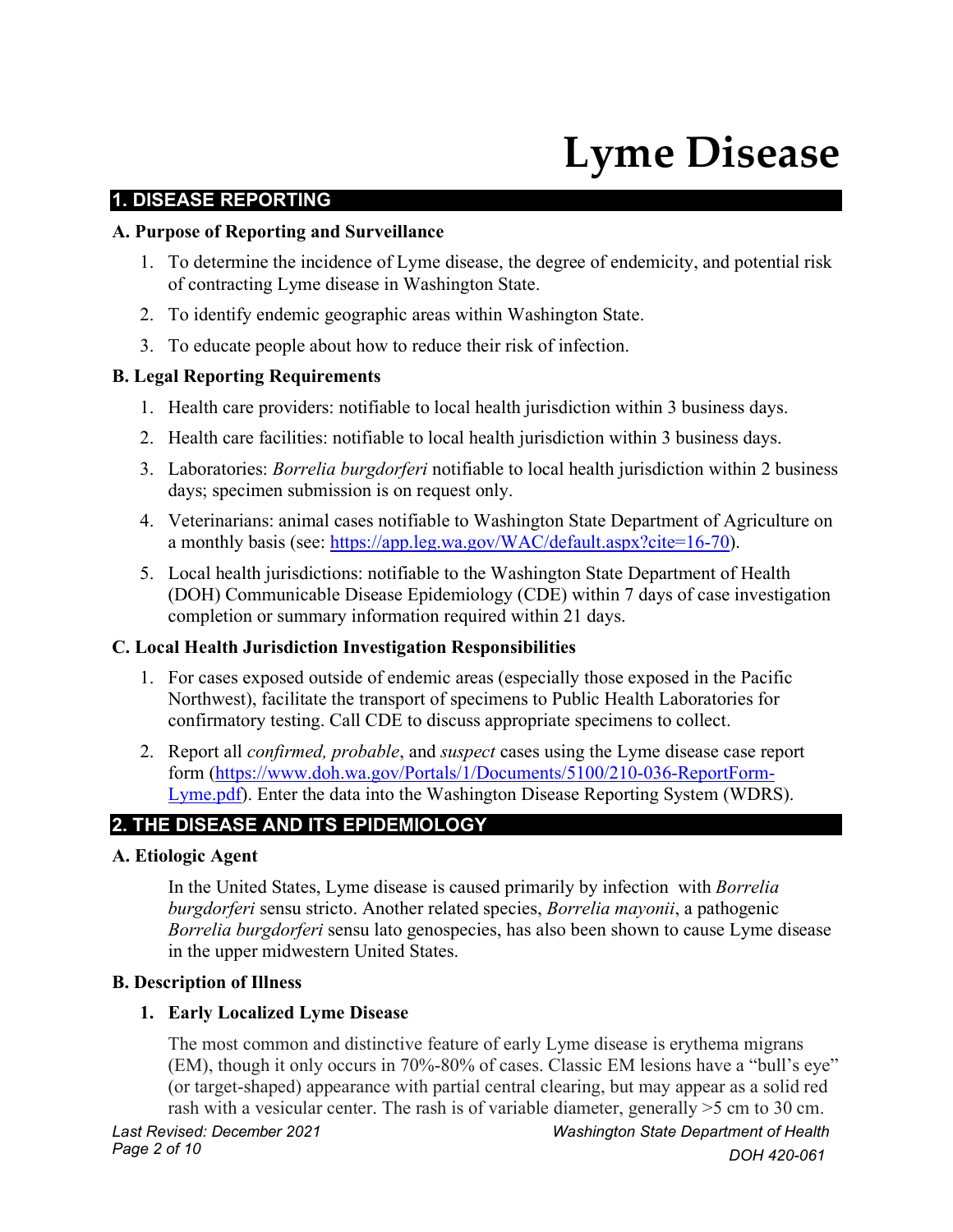EM begins at the site of the tick bite, commonly the thigh, groin, or armpits. It may be warm, but is generally not painful. EM develops 3–30 days after the tick bite; lesions occurring within hours of a bite and disappearing within 24 hours are not caused by Lyme disease. EM usually resolves spontaneously within 3–4 weeks, if untreated, and within one week if treated.

Early localized illness is usually marked by one or more non-specific signs and symptoms: fatigue, chills and fever, headache, myalgias, arthralgias, and lymphadenopathy.

# **2. Early Disseminated Lyme Disease**

Lyme disease spirochetes disseminate from the site of the tick bite by cutaneous, lymphatic and blood borne routes. The signs of early disseminated infection usually occur days to weeks after the appearance of a solitary erythema migrans lesion. Early disseminated infection may manifest in many ways including multiple (secondary) EM lesions and disease of the nervous system, the musculoskeletal system, or the heart.

Early neurologic manifestations include lymphocytic meningitis, cranial neuropathy (especially facial palsy), and peripheral radiculoneuritis. Musculoskeletal manifestations may include migratory joint and muscle pains with or without objective signs of joint swelling. Cardiac manifestations are rare but may include transient atrioventricular blocks of varying degree.

# **3. Late Disease**

Infection in the untreated or inadequately treated patient may progress to late disseminated disease weeks to months after infection. The most common objective manifestation of late disseminated Lyme disease is intermittent swelling and pain of one or a few joints, usually large, weight-bearing joints such as the knee. Lyme disease is rarely fatal.

# **C. Lyme Disease in Washington State and the United States**

In recent years, 24 to 43 reports of Lyme disease meeting case definition are received annually. Almost all Washington cases are the result of tick exposure out of state; endemic Lyme disease is not common, with generally only 0 to 3 cases per year. The risk of infection in-state is low throughout Washington. Between January 2005 and December 2021, only 21 *confirmed* Lyme cases with in-state exposure were documented.

Lyme disease has a wide distribution in northern temperate regions of the world. Lyme disease is the most commonly reported vector-borne disease in the United States with the reported incidence highest in the Northeast and upper Midwest states.

# **D. Vectors and Reservoirs**

The vectors of Lyme disease are certain *Ixodes* species of ticks. In Washington and the rest of the western U.S. coast, *I. pacificus* is the only recognized vector. Tick collection studies in Washington during the late 1990s and from 2010-2016 have found *I. pacificus* primarily west of the Cascade Mountains, but some have been found in the central counties on the eastern slopes of the Cascades. In six years of tick surveillance, only 19 of 1147 (1.7%) of *I. pacificus* tested in Washington were found to be positive for *B. burgdorferi*. These positive ticks were collected from Clallam, Mason, Yakima, and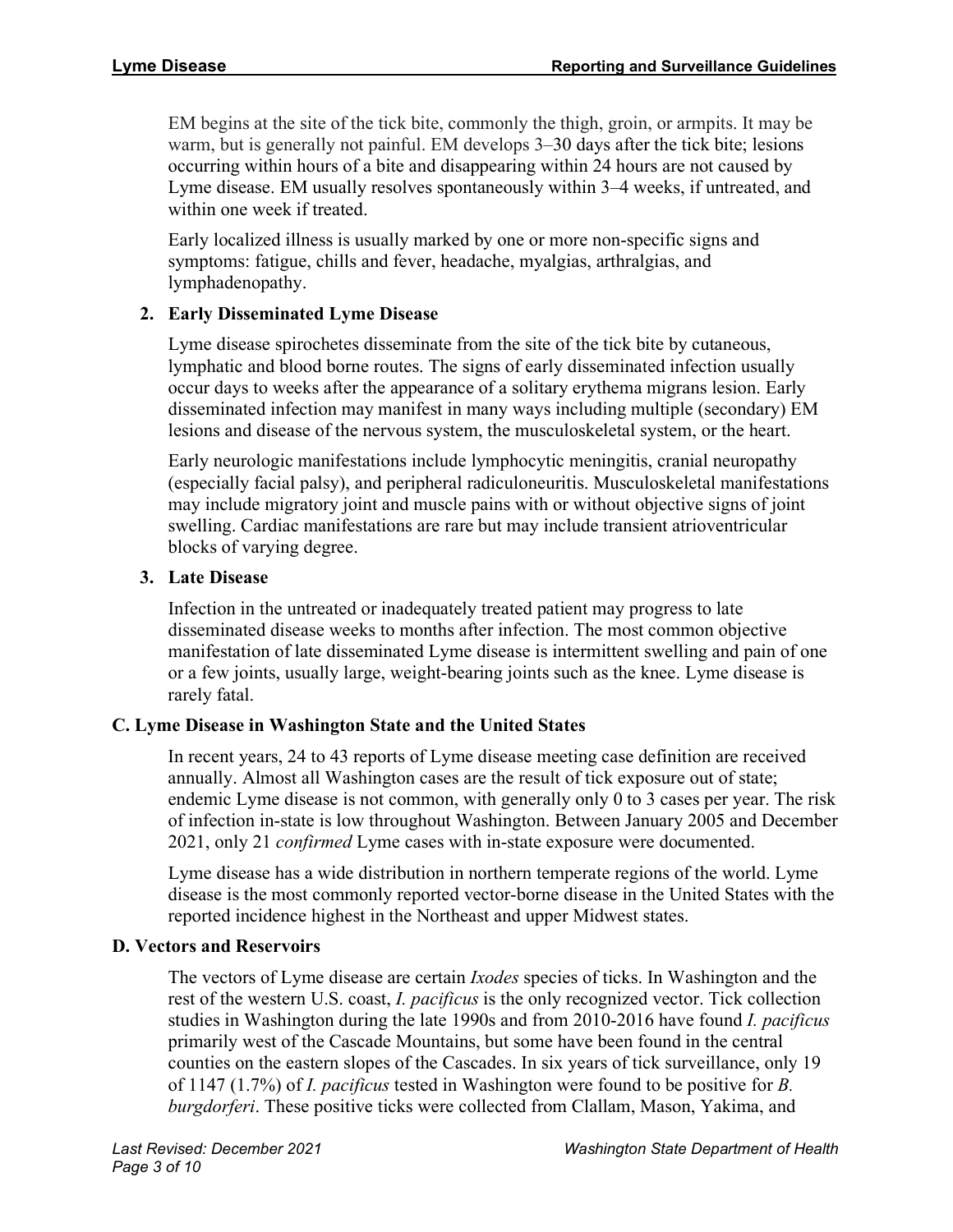Klickitat counties. Tick collection has not yet occurred in all counties in Washington. In the rest of the U.S., *I. scapularis* is the major vector.

Important reservoirs in the western U.S. may include wood rats and other *Ixodes* species that do not themselves feed on humans. Deer and other rodents may be of less importance here than in the eastern U.S., although this is uncertain.

The usual two-year life cycle of the tick includes larval, nymphal, and adult stages. Larvae and nymphs typically become infected while feeding on small rodents and remain infected as they mature (transstadial transmission).

# **E. Modes of Transmission**

Lyme disease is acquired by a tick bite. While all stages of *Ixodes* ticks can feed on humans, nymphs are probably the most important source of human infections. In North America, most infections are acquired between May and August, when *Ixodes* nymphs are most active. Transmission of *B. burgdorferi* is directly correlated with duration of tick attachment. Studies suggest that attachment for at least 24 to 48 hours is required for spirochete transmission to occur. Thus, prompt removal of ticks can prevent transmission. *Ixodes* tick bites are generally painless and many Lyme disease patients have no recollection of a tick bite, so the absence of a tick bite history is not inconsistent with a diagnosis of Lyme disease.

# **F. Incubation Period**

Typically 3 to 10 days (range: 3 to 30 days).

#### **G. Period of Communicability**

There is no evidence of person-to-person transmission.

# **H. Treatment**

For specific antibiotic regimens for treatment of all stages of Lyme disease, refer to: [https://www.cdc.gov/lyme/Treatment/index.html.](https://www.cdc.gov/lyme/Treatment/index.html)

Patients should be observed at the start of antibiotic therapy for a Jarisch-Herxheimer-like reaction which occurs in  $\sim$ 15 percent of patients with disseminated infection.

Prophylaxis is not recommended for asymptomatic persons with histories of tick bites. It may be appropriate when infected tick prevalence is high, the tick on a person can be reliably identified as a vector species, and the tick has been attached for more than 36 hours. See the IDSA guidelines for current recommendations (See: [https://www.idsociety.org/practice-guideline/lyme-disease/\)](https://www.idsociety.org/practice-guideline/lyme-disease/).

# **3. CASE DEFINITION**

**This surveillance case definition was developed for national reporting of Lyme disease; it is not intended to be used in clinical diagnosis.** It may be appropriate to treat a patient for Lyme disease who does not meet the surveillance case definition.

# **A. Clinical Criteria for Diagnosis**

An illness characterized by one of the following early or late-stage manifestations, as reported by a healthcare provider, and in the absence of another known etiology:

• Erythema migrans (EM) rash. For purposes of surveillance, EM is defined as a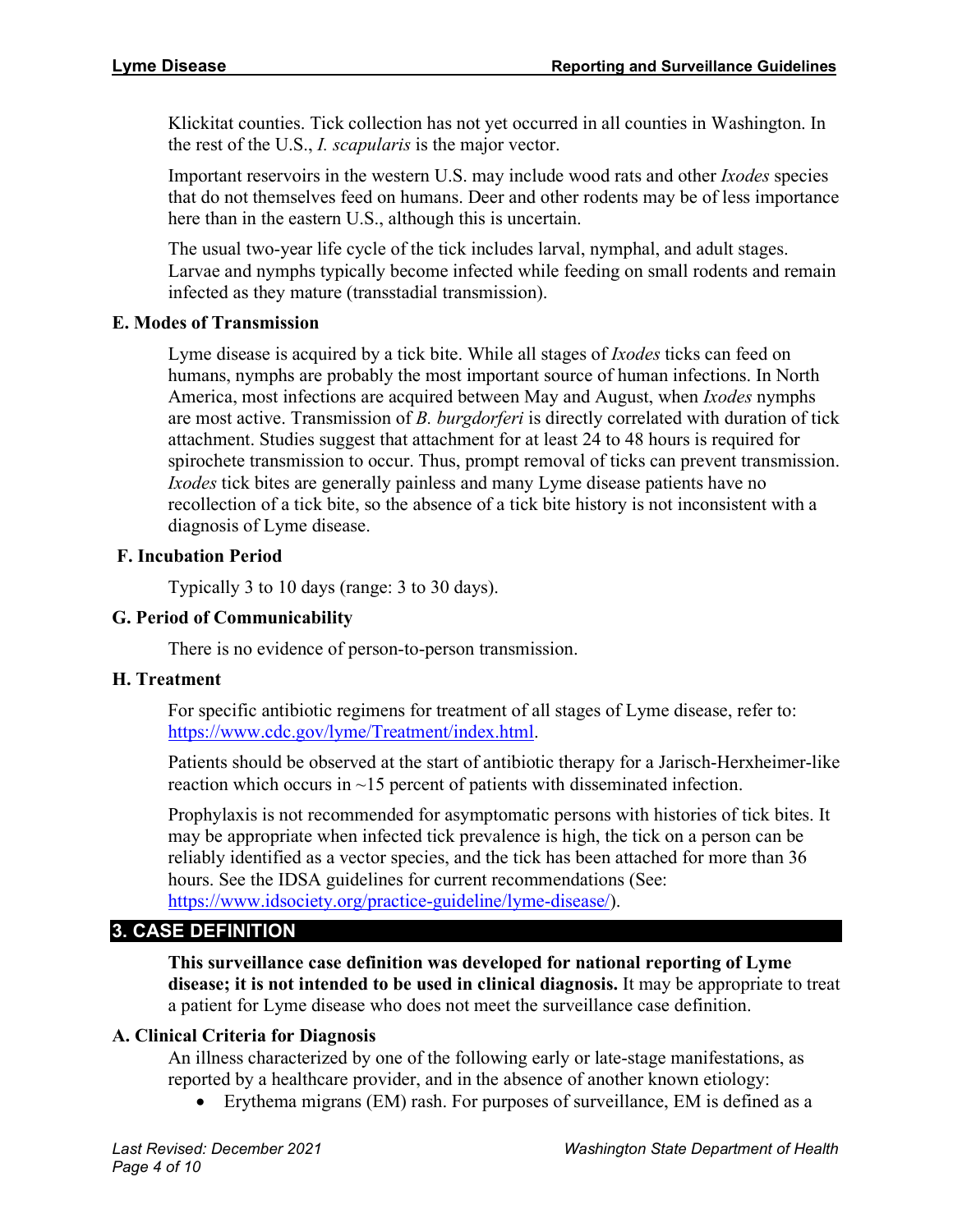skin lesion (observed by a healthcare provider) that typically begins as a red macule or papule and expands over a period of days to weeks to form a large round lesion, often with partial central clearing. A single primary lesion must reach a size of  $\geq$ 5 cm in diameter. Note: Secondary lesions also may occur.

• *Musculoskeletal system.* Recurrent, brief attacks (weeks or months) of objective joint swelling in one or a few joints.

Note: Objective joint swelling may sometimes be followed by chronic arthritis in one or a few joints.

- *Nervous system.* Any of the following that cannot be explained by another etiology, alone or in combination: lymphocytic meningitis, cranial neuritis, particularly facial palsy (unilateral or bilateral), radiculo-neuropathy, or encephalomyelitis.
- *Cardiovascular system.* Acute onset of high-grade (2nd-degree or 3rd-degree) atrioventricular conduction defects that resolve in days to weeks. Note: Atrioventricular conduction defects may sometimes be associated with myocarditis.

# **B. Laboratory Criteria for Diagnosis**

For the purposes of surveillance, laboratory evidence is given below.

**Confirmatory** laboratory evidence:

1. Isolation of *B. burgdorferi* sensu stricto or *B. mayonii* in culture, OR

2. Detection of *B. burgdorferi* sensu stricto or *B. mayonii* in a clinical specimen by a *B. burgdorferi* group-specific NAAT assay, OR

3. Detection of *B. burgdorferi* group-specific antigens by immunohistochemical assay on biopsy or autopsy tissues, OR

4. Positive serologic tests<sup>1</sup> in a two-tier or equivalent format, including:

a. Standard two-tier test (STTT): a positive or equivocal first-tier screening assay, often an enzyme immunoassay [EIA] or immunofluorescence assay [IFA] for IgM, IgG, or a combination of immunoglobulins, followed by a concordant positive IgM<sup>2</sup> or IgG<sup>3</sup> immunoblot interpreted according to established criteria, OR

b. Modified two-tier test (MTTT): positive or equivocal first-tier screen, followed by a different, sequential positive or equivocal EIA in lieu of an immunoblot as a second-tier test<sup>4</sup>.

**Presumptive** laboratory evidence:

1. Positive IgG immunoblot, interpreted according to established criteria<sup>3</sup>, without positive or equivocal first-tier screening assay

1 Currently, there are no serologic tests available for *B. mayonii* infection, but cross-reactivity with *B. burgdorferi* testing may occur.

<sup>2</sup>IgM WB is considered positive when at least two of the following three bands are present: 24 kDa (OspC)\*, 39 kDa (BmpA), and 41 kDa (Fla). Low incidence states should disregard IgM results for specimens collected >30 days after symptom onset. \*Depending upon the assay, OspC could be indicated by a band of 21, 22, 23, 24 or 25 kDA.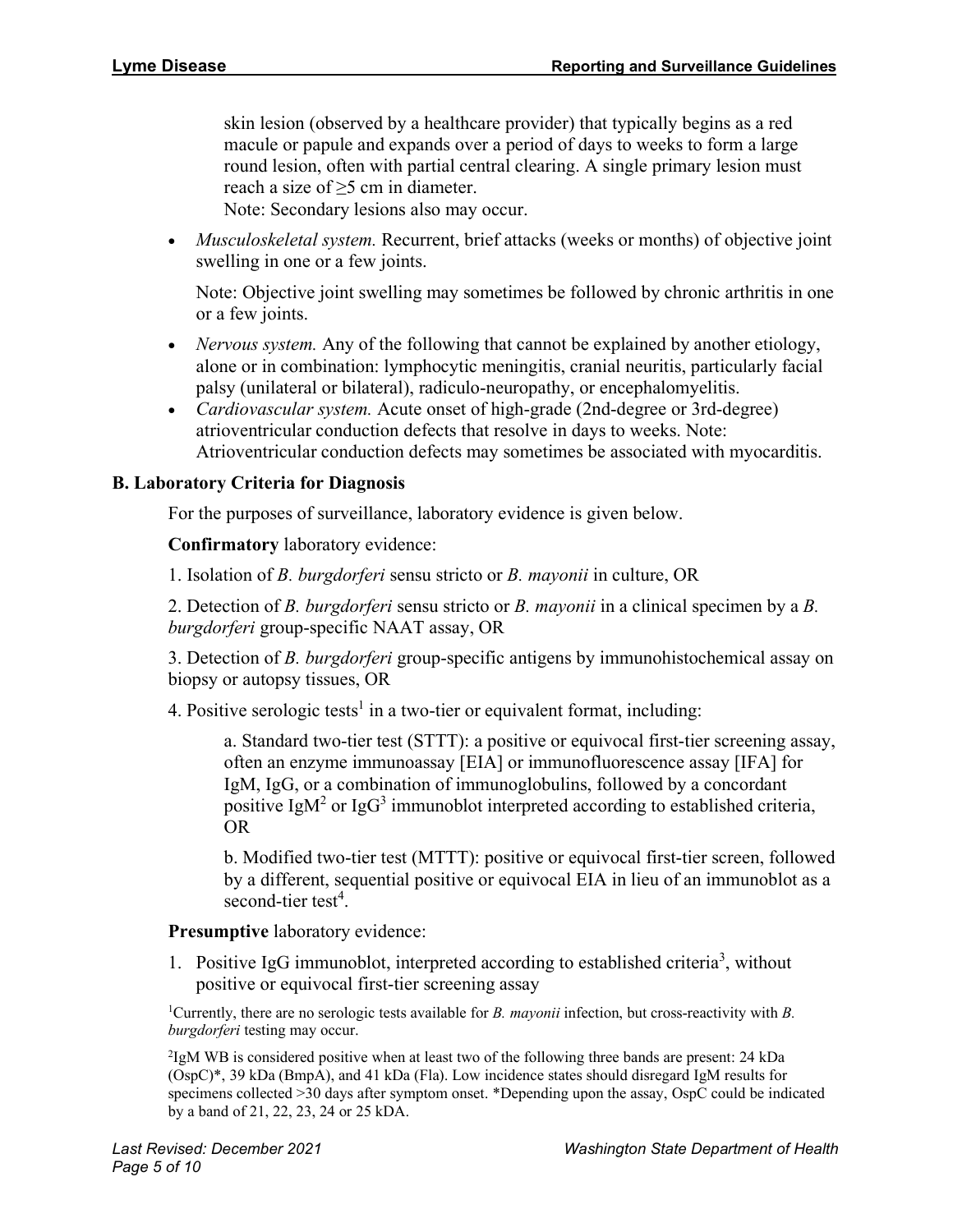<sup>3</sup>IgG WB is considered positive when at least five of the following 10 bands are present: 18 kDa, 24 kDa (OspC)\*, 28 kDa, 30 kDa, 39 kDa (BmpA), 41 kDa (Fla), 45 kDa, 58 kDa (not GroEL), 66 kDa, and 93 kDa. \*Depending upon the assay, OspC could be indicated by a band of 21, 22, 23, 24 or 25 kDA.

<sup>4</sup>The MTTT algorithm should be performed using assays specifically cleared by the US Food and Drug Administration (FDA) for this purpose. (Mead et al, 2019)

# **C. Case Definition (2021)**

Washington is considered a low-incidence state for the purpose of Lyme disease classification (incidence of <10 confirmed cases/100,000 population for a period of three consecutive years).

A clinically compatible case is defined as a case that meets the clinical criteria defined above.

*Confirmed:* A clinically compatible case that meets confirmatory laboratory criteria.

*Probable:* A clinically compatible case that meets presumptive laboratory criteria.

#### *Suspect:*

- a) a case of EM (as defined above) with no laboratory evidence of infection; OR
- b) a case with confirmatory or presumptive laboratory evidence of infection but no clinical information available (e.g., a laboratory report).

A new case of Lyme disease is one that has not been reported within the same calendar year (January through December).

# **4. DIAGNOSIS AND LABORATORY SERVICES**

#### **A. Diagnosis**

The diagnosis of early Lyme disease is based primarily on clinical findings since serologic testing is insensitive during the first week after onset. In later stages, the diagnosis is commonly based on clinical findings with support from serologic tests.

1. Serology: Serologic tests from some commercial labs have been found to be unreliable.\* Serology from patients who were likely exposed in Washington should be confirmed through CDC. Although antibiotic treatment in early localized disease may blunt the antibody response, patients with early disseminated or late-stage disease usually have strong immunoglobulin G (IgG) serological reactivity. Antibodies often persist for months or years following successfully treated or untreated infection. Thus, seroreactivity alone cannot be used as a marker of active disease.

\* CDC. Notice to Readers: Caution Regarding Testing for Lyme Disease. MMWR 2005; 54(05):125. Available at: [https://www.cdc.gov/mmwR/preview/mmwrhtml/mm5405a6.htm.](https://www.cdc.gov/mmwR/preview/mmwrhtml/mm5405a6.htm) Also see cautionary notice from CDC regarding other laboratory assays: [https://www.cdc.gov/lyme/diagnosistesting/LabTest/OtherLab/index.html.](https://www.cdc.gov/lyme/diagnosistesting/LabTest/OtherLab/index.html)

- 2. Tick identification: Identifying the species of tick removed from a patient may help to determine which pathogens should be considered if the person becomes ill. However, identification of a vector species neither guarantees nor rules out the possibility a person will develop Lyme or any other tickborne disease (see below).
- 3. Tick testing: In general, testing of ticks is not useful for individual health and diagnostic purposes because: (a) negative results cannot rule out exposure to *B. burgdorferi* or *B.*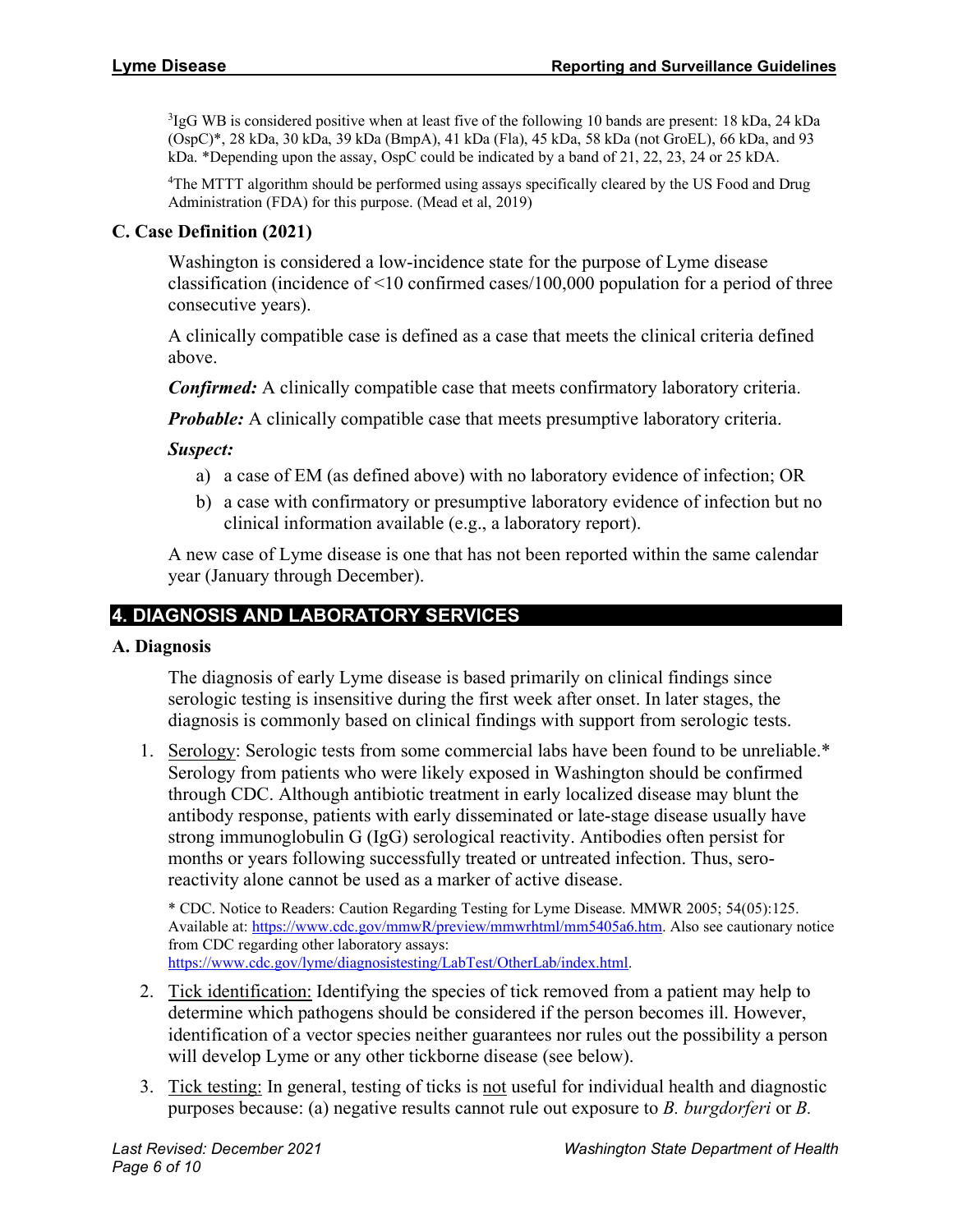*mayonii* since the person may have been unknowingly bitten by different undetected ticks that could have transmitted the agent; and (b) even if the tick tests positive, the agent may not have been transmitted to the host (it usually takes at least 24-36 hours of attachment). Moreover, the tick could be infected with other agents of tickborne disease so the patient could still become ill although not with Lyme disease. Thus ticks are not routinely tested in Washington through the public health system. Clinicians are encouraged to make treatment decisions based on the patient's clinical presentation, not positive or negative results from the tick. If a provider wants to test a tick, some commercial laboratories provide fee-based testing for *B. burgdorferi* by DFA, IFA, or PCR. Ticks need to be submitted alive for DFA or IFA but can be dead for PCR.

# **B. Services Available at the Washington State Public Health Laboratories (PHL)**

PHL does not perform serologic testing for Lyme disease but will forward serum or CSF (for serology) or skin biopsies (for culture) to the CDC for testing for cases upon request. PHL requires approval from the local health jurisdiction and the DOH Office of Communicable Disease Epidemiology.

Note that PHL require all clinical specimens have two patient identifiers, a name **and** a second identifier (e.g., date of birth) both on the specimen label and on the submission form. Due to laboratory accreditation standards, specimens will be rejected for testing if not properly identified. Also include specimen source and collection date.

Neither PHL nor CDC routinely test ticks for pathogens (bacteria, viruses). However, PHL provide year-round identification services; tick genus and species will be reported.

# **C. Specimen Collection**

Serologic tests: For antibody testing, 1–2 mL of serum or CSF is needed. Ideally, acute serum should be collected at least 2 weeks after onset; the convalescent serum should be obtained 2–4 weeks later. Place labeled tubes in individual self-sealing plastic bags. Use sufficient absorbent material to secure contents and contain any leakage. If the specimen is refrigerated, then ship cold with regular ice packs. If the specimen is already frozen, keep frozen during shipping using dry ice. Submit with a completed PHL Serology form [\(https://www.doh.wa.gov/Portals/1/Documents/5230/302-017-SerVirHIV.pdf\)](https://www.doh.wa.gov/Portals/1/Documents/5230/302-017-SerVirHIV.pdf).

Culture: For culture, place skin biopsy (2-mm punch biopsy) directly into BSK culture medium, and ship cold (not frozen). Skin biopsies should be taken prior to treatment because the organism recovery rate decreases substantially after only one day of antibiotic therapy. Submit with a completed PHL Microbiology form [\(https://www.doh.wa.gov/Portals/1/Documents/5230/302-013-Micro.pdf\)](https://www.doh.wa.gov/Portals/1/Documents/5230/302-013-Micro.pdf).

Tick submission: A health care provider or LHJ can request tick identification when a tick is removed from a person. The tick should be removed properly to ensure the mouthparts remain intact, as they are important for identification. Guidelines on tick removal are available at: https://www.cdc.gov/ticks/removing a tick.html. Ticks can be submitted alive or dead. They should be placed in a sealed unbreakable container (e.g. urine cup) and submitted with a completed PHL Microbiology form [\(https://www.doh.wa.gov/Portals/1/Documents/5230/302-013-Micro.pdf\)](https://www.doh.wa.gov/Portals/1/Documents/5230/302-013-Micro.pdf). Check "parasitology" and document the geographic location the tick was acquired in the Comments section.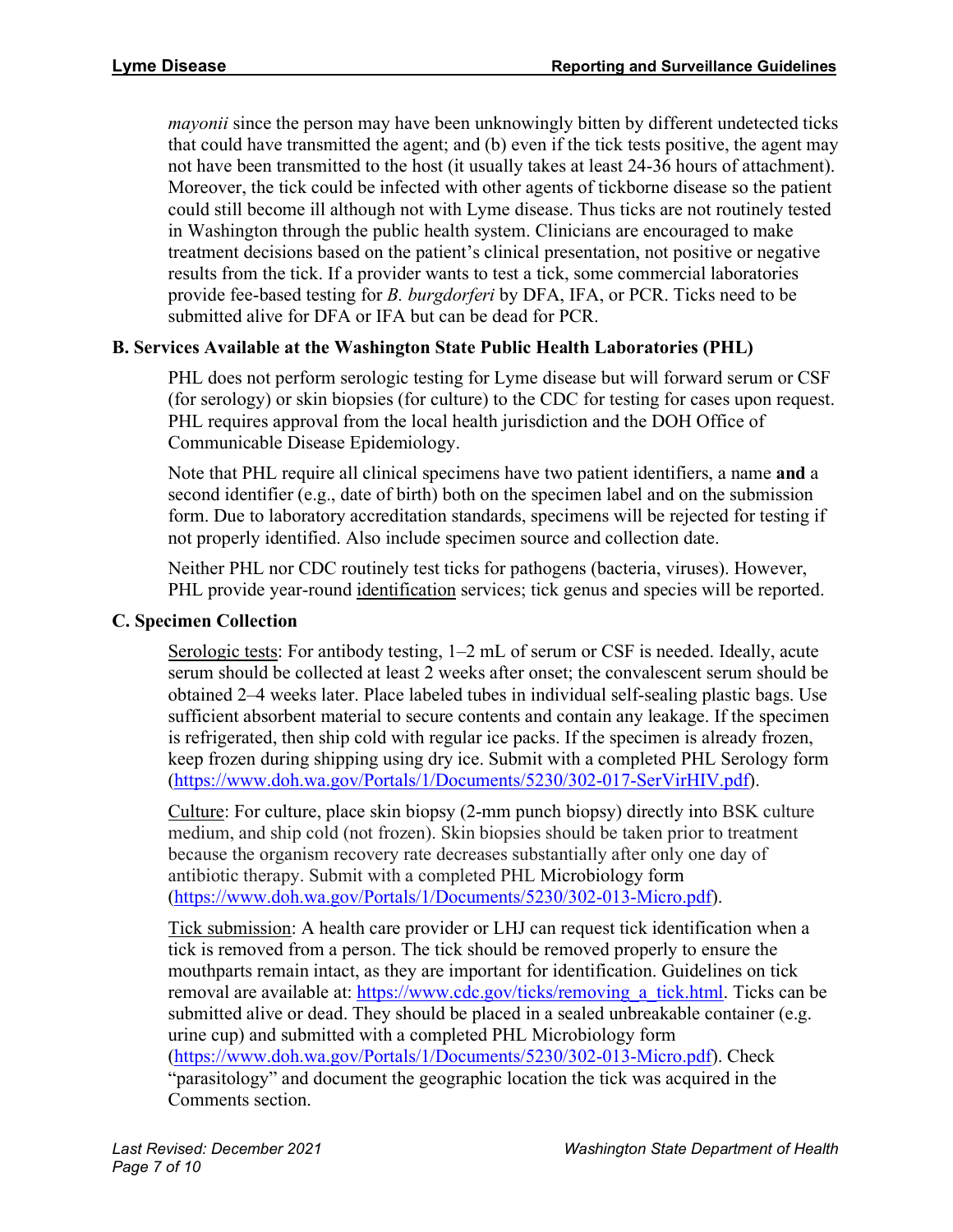# **5. ROUTINE CASE INVESTIGATION**

Interview the case and others who might provide pertinent information.

#### **A. Evaluate the Diagnosis**

Using the case report form, itemize patient-reported symptoms, documented clinical findings, and lab results. Obtain copies of lab reports that support the diagnosis and medical reports from the provider. **It is important to consult the medical records or the provider in evaluating all positive Lyme disease reports, as many of the clinical findings required by case definition must be objectively verified by a provider,** not subjectively reported by the patient. CAUTION: Tick testing results should not be considered as part of the patient diagnosis (see Section 4-A above).

For cases exposed outside of highly endemic areas (especially those exposed in the Pacific Northwest), call Communicable Disease Epidemiology (206-418-5500) to arrange for confirmatory laboratory testing.

# **B. Manage the Case**

Hospitalized patients should be cared for using standard precautions. There is no need for patient isolation or work/day care restrictions.

Educate patients/others about avoiding exposure to ticks in the future.

#### **C. Identify Potential Sources of Infection**

Ask about tick exposure, including known tick bites and likely duration of tick attachment. If no tick bite is recalled, inquire about outdoor activities, particularly time spent in potential hard tick habitats (e.g., woods, tall grasses, etc). Document the likely exposure location in the WDRS case report. If the presumed exposure occurred in the Pacific Northwest, get a detailed description of the geographic area where the exposure likely occurred, including street address or trail head location. For example, "case was hiking on XYZ trail at X National Park."

# **D. Identify Potentially Exposed Persons**

Inquire about similar illness in persons who participated with the case in any of the activities above.

# **E. Management of Other Exposed Persons**

Educate others potentially exposed about Lyme disease symptoms to facilitate early diagnosis. Refer symptomatic persons to healthcare providers. Prophylactic antibiotics are not recommended for asymptomatic persons with a history of a tick bite, unless the person had a known tick bite in a highly endemic area (ie. not in WA) with attachment for more than 36 hours, and the tick was identified as *Ixodes* spp. vector species.

# **F. Environmental Evaluation/Measures**

Notify local environmental health program and/or vector control of locally acquired cases. CDE will notify the DOH Public Health Entomologist, who may be able to perform or help facilitate an environmental assessment and tick drag in the area of likely exposure.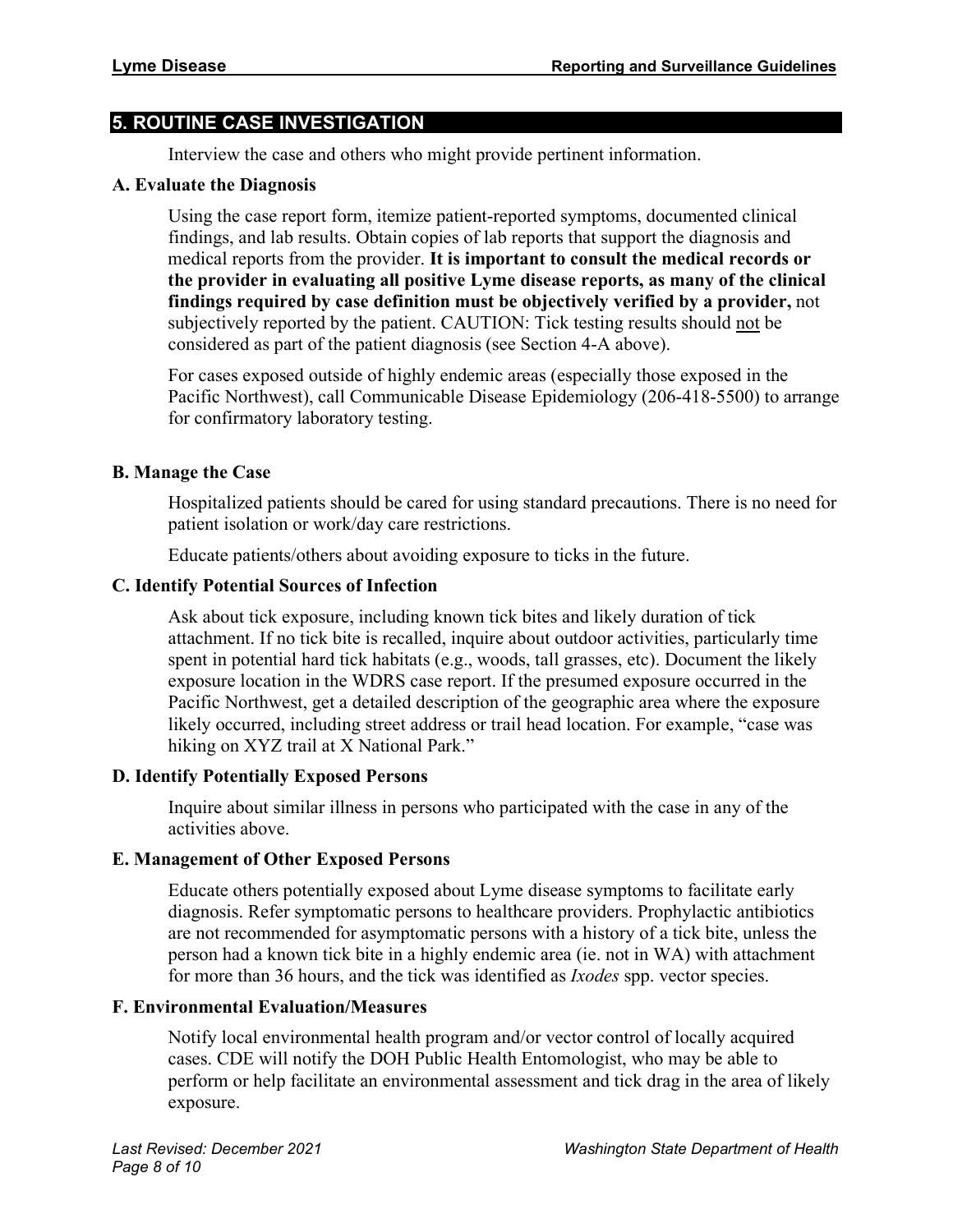# **6. ROUTINE PREVENTION**

#### **A. Immunization Recommendations**

A Lyme disease vaccine is not currently available.

#### **B. Prevention Recommendations**

When spending time outdoors in risk areas, persons should:

- 1. Wear long pants and a long-sleeved shirt. Tuck pant legs into socks or boots and shirt into pants to help keep ticks on the outside of clothing where they can be more easily spotted and removed.
- 2. Wear light colored, tightly woven clothing which will allow the dark tick to be seen more easily. The tight weave makes it harder for the tick to attach itself.
- 3. Use tick repellent on exposed skin and clothing. Products containing DEET or permethrin are very effective. Carefully follow instructions on the label. Take special care when using repellents on children.
- 4. Tumble clothes in a dryer on high heat for 10 minutes to kill ticks on dry clothing after you come indoors.
- 5. Bathe or shower within 2 hours of outdoor activity to wash off unattached ticks and to perform a thorough tick check.
- 6. Check yourself, your children, pets, and gear thoroughly for ticks. Carefully inspect areas around the head, neck and ears. If you find a tick attached to your skin, promptly remove it. Grasp the tick using tweezers as close to the skin as possible. With a steady motion, pull the tick straight out. Wash your hands and apply antiseptic to the bite. Do not crush ticks; this could result in direct inoculation of spirochetes. For more information about removing a tick, visit: https://www.cdc.gov/ticks/removing a tick.html.
- 7. Monitor the bite and be alert for early symptoms of tick-borne disease, e.g. fever or rash over the next month or so. If symptoms develop, contact your health care provider.

# **ACKNOWLEDGEMENTS**

This document is a revision of the Washington State Guidelines for Notifiable Condition Reporting and Surveillance published in 2002 which were originally based on the Control of Communicable Diseases Manual (CCDM), 17th Edition; James Chin, Ed. APHA 2000. We would like to acknowledge the Oregon Department of Human Services for developing the format and select content of this document.

# **UPDATES**

January 2008: Section 3 was revised to reflect the 2008 CSTE case definition changes.

- January 2011: The Legal Reporting Requirements section has been revised to reflect the 2011 Notifiable Conditions Rule revision. Epidemiology in Washington and clinical description were updated (Section 2). The laboratory assays were updated to reflect 2011 CSTE/CDC case definition changes (Section 3). Specimen collection details and submission form links were updated (Section 4). Additional guidance on evaluating the diagnosis, determining the likely exposure, and environmental follow up were provided (Section 5).
- September 2014: New tick surveillance findings were added (Section 2D). A new reference was added for 2-tier test interpretation (Section 3B) and specimen submission guidance was updated (Section 4). The Routine Case Investigation and Controlling Further Spread sections were combined (Section 5).